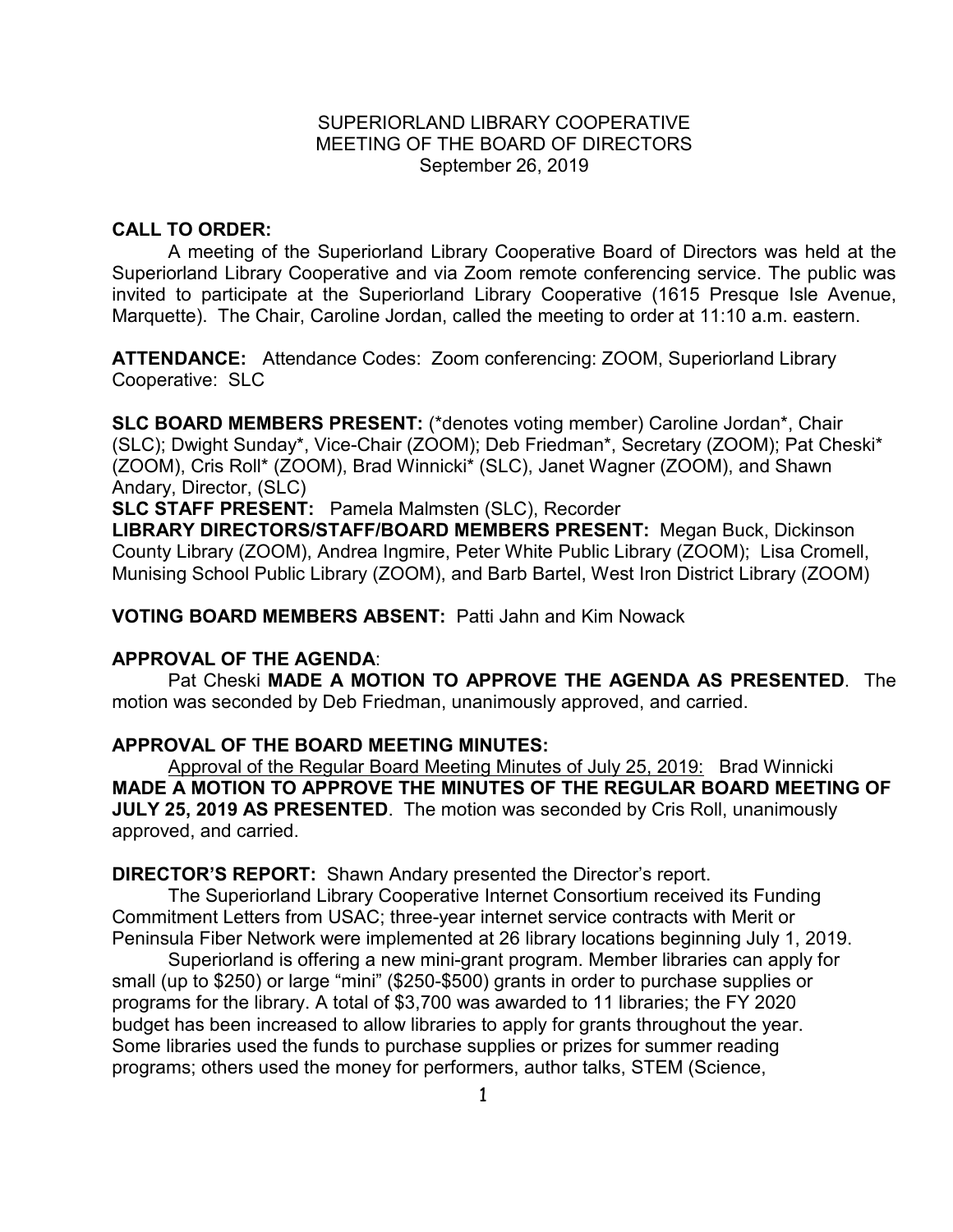Technology, Engineering, Mathematics) programs, etc. SLC member libraries will be able to apply for mini-grants for fall/winter in October. A complete report on summer mini-grant awards is posted on SLC's web site at:

[http://joomla.uproc.lib.mi.us/SLC/Images/pdf\\_files/slcminigrantsfy2019.pdf.](http://joomla.uproc.lib.mi.us/SLC/Images/pdf_files/slcminigrantsfy2019.pdf)

On August 5, 6, and 7, a presentation entitled "Decolonizing the Library" with Angela Badke (Ojibwa Community Library) and Randi Dalton (Caro Area District Library) was presented at the Portage Lake District Library in Houghton, the Peter White Public Library in Marquette, and the St. Ignace Public Library in St. Ignace. Afternoon webinars were also provided each afternoon on those dates. Patrick Sweeney presented "Schmoozing for Beginners" and "Party Hard/Make It Happen" on August 5 and 7, and Kelly Bennett and Jeff Milo presented "From Facebook Followers to FANS" on August 6. Recordings of these presentations are available on SLC's website at [http://www.uproc.lib.mi.us/podcasts.](http://www.uproc.lib.mi.us/podcasts) A complete listing of professional development opportunities that SLC is offering or sponsoring is posted on SLC's web site at: [http://joomla.uproc.lib.mi.us/SLC/Images/pdf\\_files/slcprofdev2019.pdf.](http://joomla.uproc.lib.mi.us/SLC/Images/pdf_files/slcprofdev2019.pdf)

Shawn organized a summer fundraiser for public libraries, "From Ballet to Blues". The event, which was held on August 19 at the Kaufman Auditorium in Marquette, featured a variety of performers. The event was very successful and received positive feedback. After paying for the venue, \$1,110 was cleared and donated to SLC's new mini-grant program. Additionally, the Cooperative and public libraries received favorable publicity; coverage of the event was featured on the front page of the Marquette Mining Journal [\(https://www.miningjournal.net/news/front-page-news/2019/08/from-ballet-to](https://www.miningjournal.net/news/front-page-news/2019/08/from-ballet-to-blues/)[blues/\)](https://www.miningjournal.net/news/front-page-news/2019/08/from-ballet-to-blues/). Shawn said she is hoping to repeat the event next year.

Draft Schedule of Services for 2019/2020: Shawn is currently in the process of surveying the Advisory Board of Librarians (ABL) and SLC committees to determine what each committee's budget should be for FY 2020. Committee budget allocations in the current FY 2020 draft budget may be changed based on ABL feedback. A FY 2020 budget revision will be presented to the SLC Board at the December 5, 2019 meeting.

**FINANCIAL REPORT:** Pam Malmsten presented the financial report.

July and August 2019 Cash Disbursements:

*July*: The payment of \$1,097.50 (account 3-801.8) to J.P. Electric Professionals was for installation of a dedicated circuit for the recording sound booth installed at Peter White Public Library. This expense was covered by the Victoria Wolf bequest.

*August:* Payments to Angela Badke, Randi Dalton, Jeff Milosevich, Kelly Bennett, and Kraken Strategies Group (professional and contractual, account 3-801) were for professional development presentations. The \$200 - \$500 payments to Hancock, Lake Linden, Ontonagon, Portage Lake, and Spies public libraries were for programming minigrants.

Dwight Sunday **MADE A MOTION TO APPROVE JULY CASH DISBURSEMENTS OF \$73,002.43 AND AUGUST CASH DISBURSEMENTS OF \$49,351**. The motion was seconded by Deb Friedman.

 Roll Call: Caroline Jordan: Yes, Brad Winnicki: Yes, Dwight Sunday: Yes, Deb Friedman: Yes, Pat Cheski: Yes, Cris Roll: Yes.

Results: Yes: 6, No: 0, Absent: 2. Motion carried unanimously.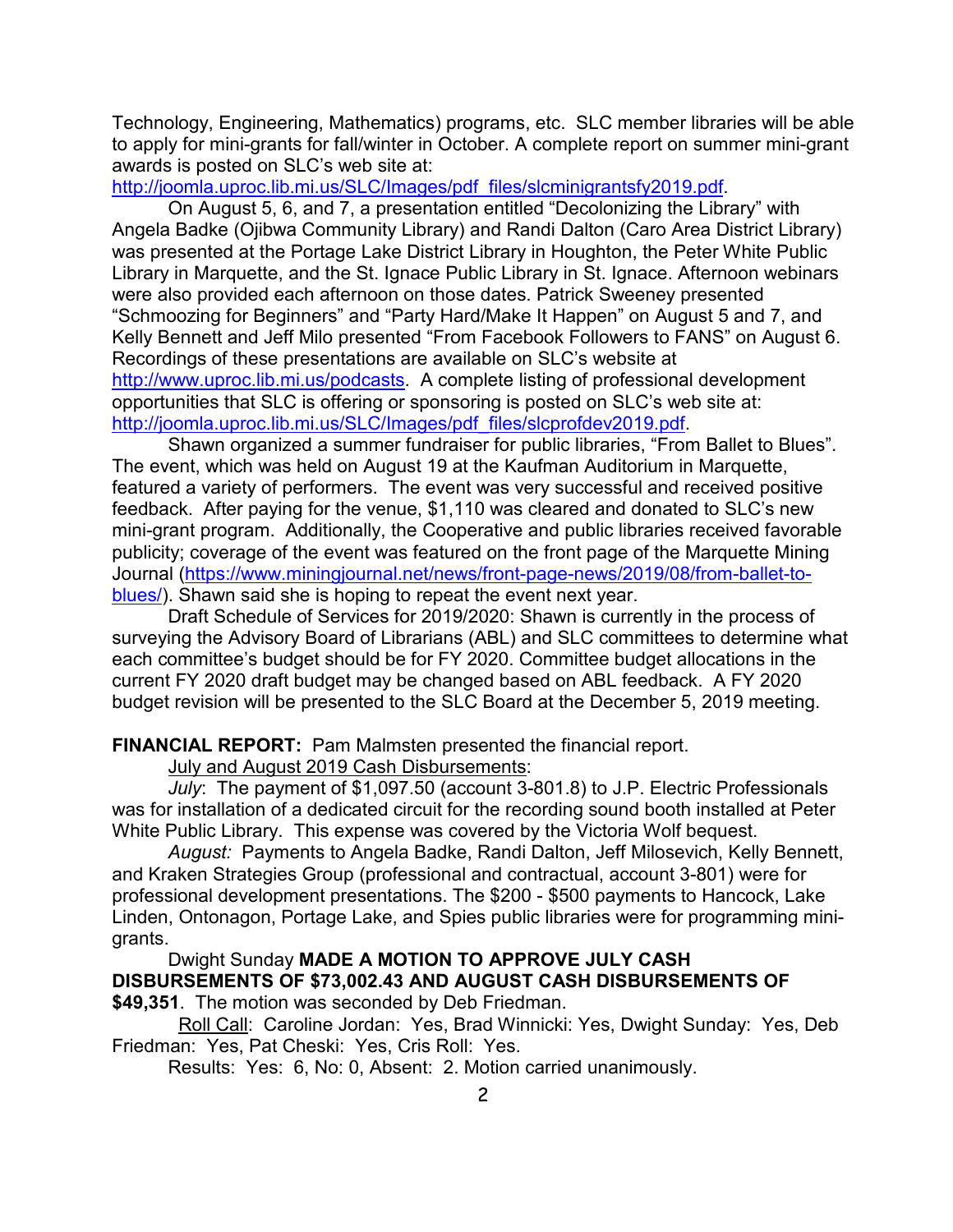Year to Date Reports as of 08/31/2019:

*Revenues:* Total direct state aid (\$280,864) and Great Lakes Talking Books (GLTB) payments (\$41,073) have been received.

*Expenses*: Most line items are under the 11/12 budget figures. A final FY 2018/2019 budget revision will be considered later in the meeting.

Deb Friedman **MADE A MOTION TO APPROVE YEAR TO DATE EXPENSE AND REVENUE REPORTS** [with revenues of \$775,011 and expenses of \$718,992]. The motion was seconded by Pat Cheski.

Roll Call: Caroline Jordan: Yes, Brad Winnicki: Yes, Dwight Sunday: Yes, Deb Friedman: Yes; Pat Cheski: Yes, Cris Roll: Yes.

Results: Yes: 6, No: 0, Absent: 2. Motion carried unanimously.

**Balance sheet as of August 31, 2019**: The balance sheet as of August 31, 2019 showed total Assets of \$874,985.47 and total Liabilities plus Fund Balances of \$874,985.47.

 Dwight Sunday **MADE A MOTION TO APPROVE THE BALANCE SHEET AS OF AUGUST 31, 2019** [with total assets of \$874,985.47 and total liabilities plus fund balances of \$874,985.47]. The motion was seconded by Cris Roll, unanimously approved, and carried.

FY 2018/2019 Final Budget Revision: The Board considered a proposed revised budget for FY 2019. The revision involved adjusting line items to reflect actual revenues and expenditures and updating projections through 9/30/2019.

### *Revenues:*

- a. Great Lakes Talking Books (GLTB): GLTB donations of \$2,185 were added to GLTB revenues (account 2-602).
- b. SLC General Fund: Indirect and direct state aid revenues were adjusted to actual amounts received. Interest revenues were also increased.

The total of current budget revenues is \$813,839 and the total of proposed revised budget revenues is \$822,431.

*Expenses*: Line item adjustments include:

- a. Salary costs were reduced from \$331,907 to \$331,136—a reduction of \$771. The group health insurance expense was increased by \$905 to reflect the actual costs.
- b. Computer Supplies: The total computer supplies line item was increased slightly: from \$11,445 to \$11,759.
- c. Professional and Contractual: The Professional and Contractual line item was reduced by \$11,561: from \$90,816 to \$79,255. A substantial portion of this reduction was due to less than anticipated costs for legal fees.
- d. Conferences and Workshops: The Conferences and Workshops line item was reduced by \$5,759: from \$19,695 to \$13,936. The reduction was for SLC staff and SLC Board member conference expenses only; conference and continuing education stipends for member libraries were not adjusted.
- e. Electronic Subscriptions: SLC's contribution to the Overdrive digital book collection was reduced by \$10,000--from \$36,000 to \$26,000.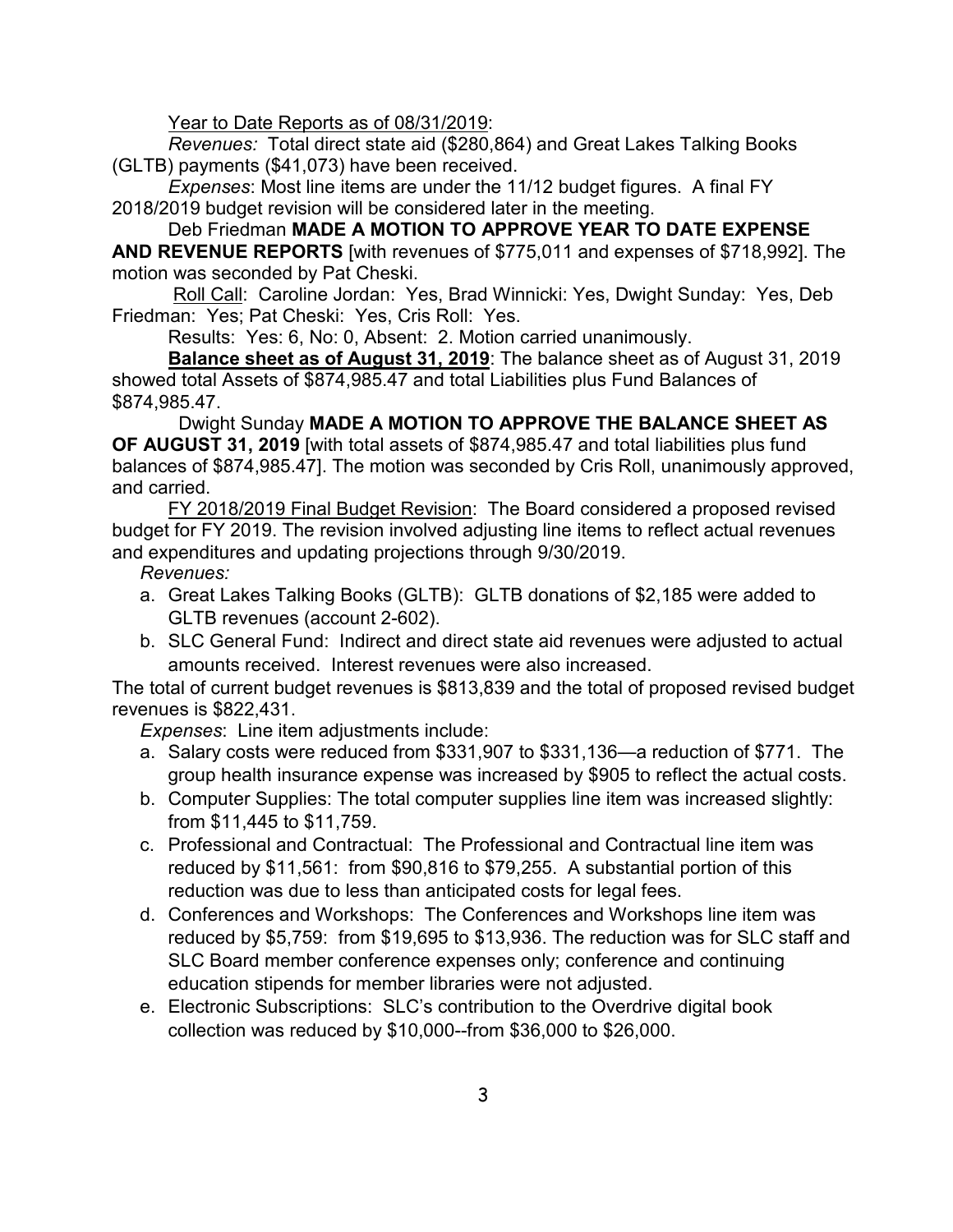The total of current budget expenses is \$895,866 and the total of proposed revised budget expenses is \$882,560.

*Projected Deficit*: The projected deficit after the Board-approved fund balance transfers (\$45,000 total) in the original budget is \$37,026 and the projected deficit after fund balance transfers in the proposed revised budget is \$15,128.

Deb Friedman **MADE A MOTION TO APPROVE THE FY 2018/2019 BUDGET REVISION AS PRESENTED**. The motion was seconded by Cris Roll.

Roll Call: Caroline Jordan: Yes, Brad Winnicki: Yes, Dwight Sunday: Yes, Deb Friedman: Yes, Pat Cheski: Yes, Cris Roll: Yes.

Results: Yes: 6, No: 0, Absent: 2. Motion carried unanimously.

FY 2019/2020 Schedule of Services: A draft FY 2020 Schedule of Services was presented to the Board for consideration. Proposed additions and revisions to the FY 2019 Schedule of Services were highlighted in yellow. Shawn said that she is waiting for additional feedback from the Advisory Board of Librarians before presenting a final version to the Board for approval.

FY 2019/2020 Budget Adoption: The Board initially reviewed a preliminary budget for FY 2019/2020 at the July 26, 2019 meeting. The Board now considered the proposed budget for adoption.

*Revenues and Fund Balance Transfers:* 

- a. State Aid: FY 2020 State aid has not yet been announced so the projected state aid revenue remained the same as in FY 2019.
- b. Fund Balance Transfer: The budget includes an Assigned Fund Balance Transfer of \$30,000 to be paid into SLC's MERS defined benefit surplus division.

*Expenses:* 

- a. Computer Supplies: The line item includes \$5,000 for the replacement of the email server.
- b. Professional and Contractual: The line item includes \$9,000 for Programming Committee mini-grants and technology (STEM) items that will be shared among member libraries. It also includes \$3,500 for the Professional Development Committee budget.
- c. Conferences/Workshops: The line item includes expenses for three people (two SLC staff and one SLC Board member) to attend the Michigan Library Association (MLA) conference. Also included are the usual \$250 Rural Library Conference, Beginning Workshop, and New/Advanced Director Workshop member library stipends, along with the \$100 continuing education stipends.

Total projected revenues are \$794,022 and total projected expenses are \$821,743. With the \$30,000 Fund Balance transfer for the MERS Defined Benefit plan payment, the budget has a projected surplus of \$2,279.

Dwight Sunday **MADE A MOTION TO ADOPT THE FY 2019/2020 BUDGET AS PRESENTED**. The motion was seconded by Deb Friedman.

Roll Call: Caroline Jordan: Yes, Brad Winnicki: Yes, Dwight Sunday: Yes, Deb Friedman: Yes, Pat Cheski: Yes, Cris Roll: Yes.

Results: Yes: 6, No: 0, Absent: 2. Motion carried unanimously.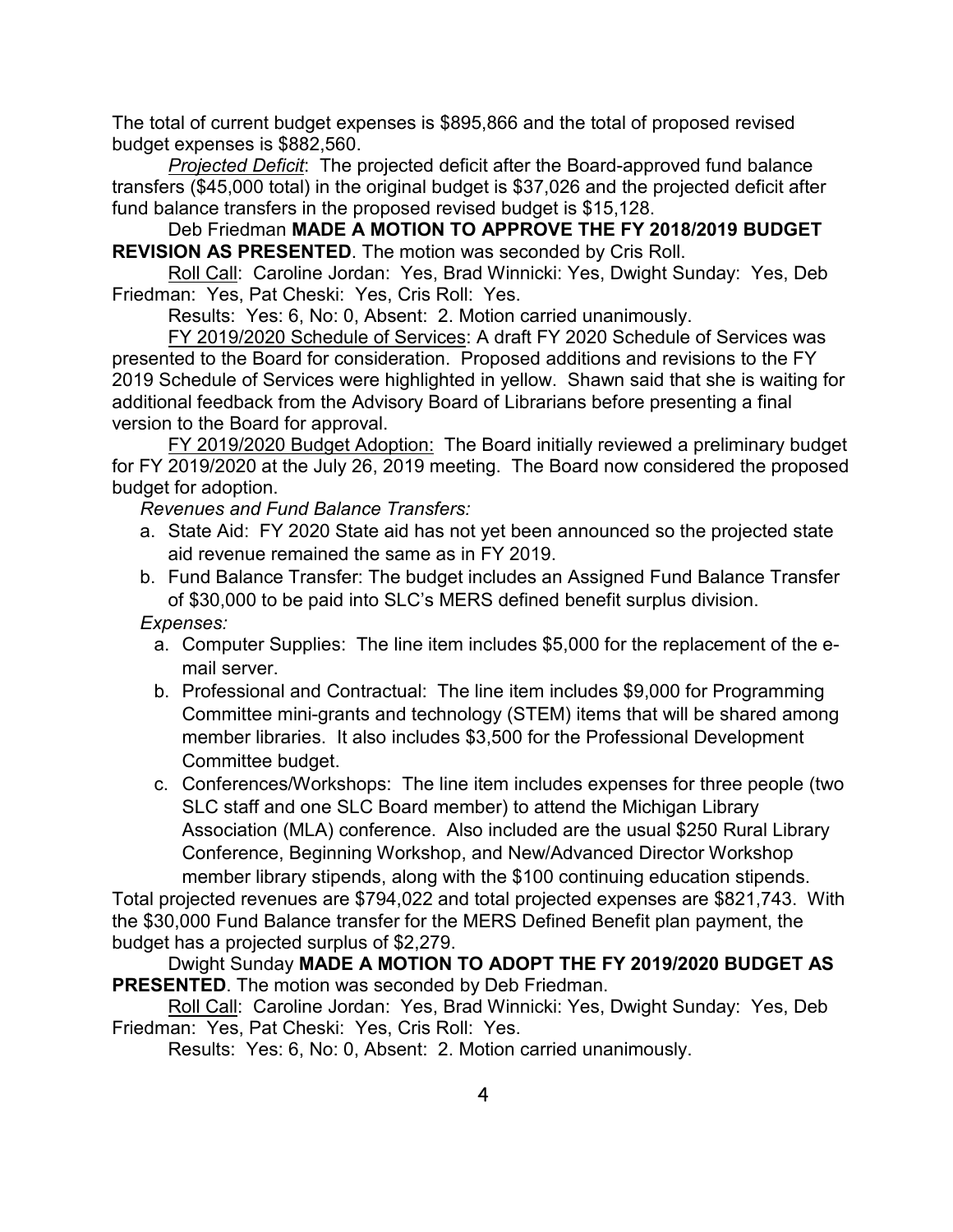**PUBLIC PARTICIPATION**: There was no public participation.

### **COMMITTEE REPORTS**:

Advisory Board of Librarians (ABL) Report: Megan Buck, the Chair of the Advisory Board of Librarians (ABL) lost her connection to the meeting and was unable to report. Shawn Andary reported that the next ABL meeting is scheduled for October 22, 2019. The group will be electing FY 2020 officers and discussing the FY 2020 SLC Schedule of Services. All SLC member library directors are encouraged to attend the meeting.

Northern Michigan Library Network (NMLN) Board: The NMLN Board had been discussing the possibility of dissolving the NMLN and the topic was included as an agenda item at the May 17, 2019 Joint SLC/UPRLC Board meeting. At a special meeting held on July 11, 2019, the NMLN Board further discussed the points that were made at the joint SLC/UPRLC Board meeting and unanimously passed a motion recommending that the Boards of the NMLN participating libraries move forward with the process of dissolving NMLN.

SLC staff prepared an informational document that could be given to the Boards of the NMLN participating libraries. The document summarized the history of NMLN, explained the reasons for dissolution, and listed the next steps in the dissolution process. The document was presented to the NMLN Board for review. Shawn reported that she contacted SLC's attorney, Anne Seurynck, and asked her to review the document, indicate if there is any reason that NMLN should not dissolve, and to advise on how to proceed with the dissolution. Shawn reported that Anne reviewed the document and indicated that she would provide additional assistance on the dissolution for about \$1,000. A special NMLN Board meeting will be scheduled to discuss the next steps in the dissolution process.

UPRLC Annual Conference Committee Report: Shawn Andary, the Chair of the UPRLC Annual Conference Committee, reported. The Annual Conference was held on September 18 and 19, 2019 at the Peter White Public Library. There were about 65 attendees, presentations were excellent, and conference evaluations were overall very positive.

#### **OLD BUSINESS:**

Evaluation of Cooperative Director: Shawn reported that she created a draft of a director evaluation survey and sent it to members of the Personnel Committee. It was agreed that the Personnel Committee would schedule a meeting to discuss the survey and the next steps in the Director evaluation process.

#### **NEW BUSINESS:**

Adoption/Reaffirmation of E-Rate Policies and CIPA Compliance: The following erate policies were presented to the Board for affirmation.

#### **SUPERIORLAND LIBRARY COOPERATIVE**

#### **E-Rate Consortium Policies, Approved by SLC Board on 09/26/2019 Authorization for E-Rate**

The Board of Directors of the Superiorland Library Cooperative designates its DIRECTOR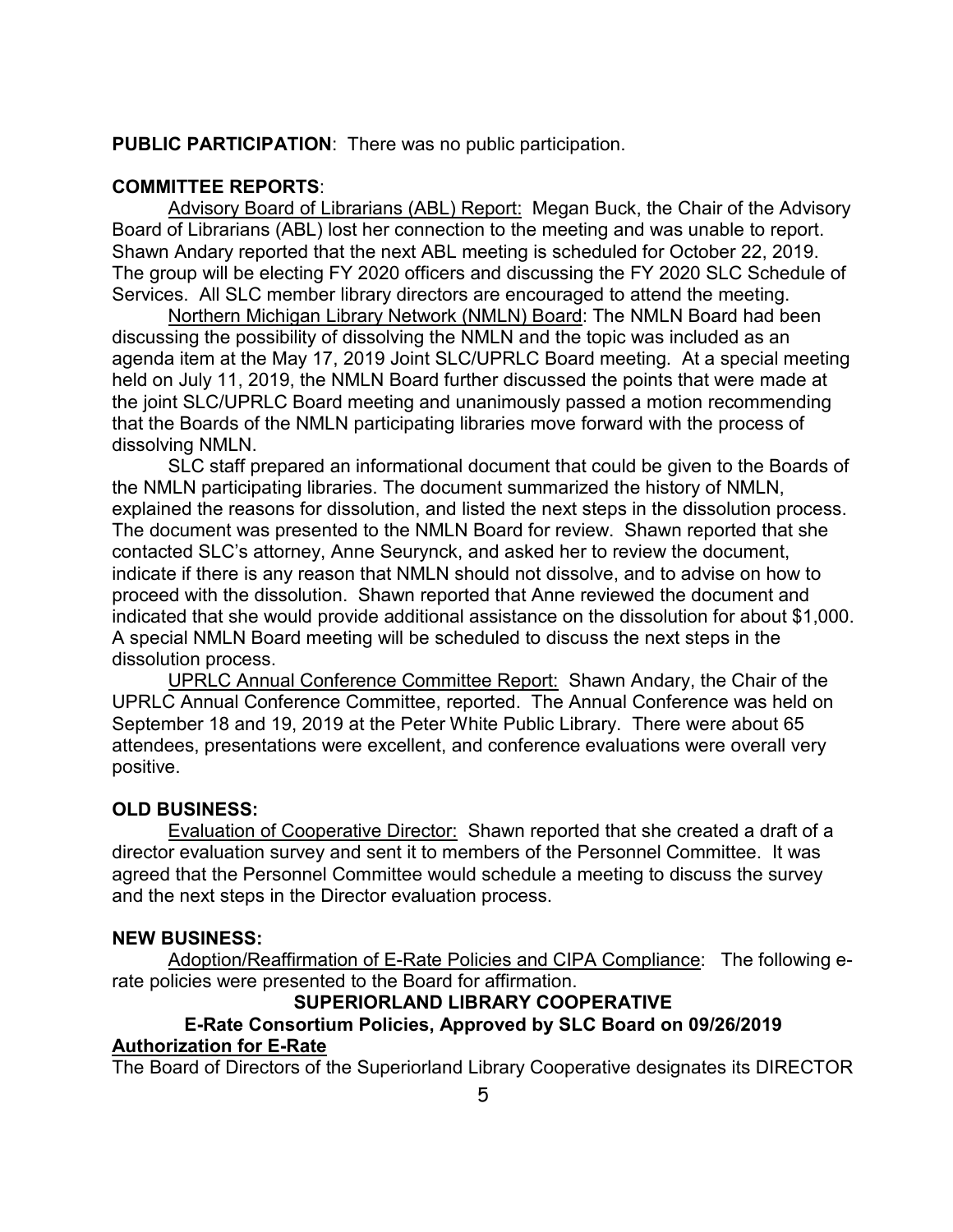as Purchasing Agent for the Superiorland Library Cooperative and the Superiorland Library Cooperative E-rate Consortium**.** The Board designates its ERATE COORDINATOR as its Authorized Representative for the federal E-Rate program; and, as its Designated Custodian for E-Rate. The ERATE COORDINATOR is also designated as the responsible authority for administering and managing interactions between the Superiorland Library Cooperative and the Superiorland Library Cooperative E-rate Consortium and the E-rate program administrators, including (but not limited to) filing for E-rate discounts, seeking reimbursements on services, and management of any necessary software tools.

#### **E-Rate Consortium Record Retention Policy**

All E-Rate Consortium records shall be retained for **the period required by the FCC** in accordance with FCC **current rules.** 

#### **E-Rate Consortium Gift Policy**

The Superiorland Library Cooperative board, employees, and any E-Rate consultants shall follow the gift rules outlined in the FCC's 6th Report and Order.

This restriction on acceptance of any gift or other thing of value from a service provider participating in the E-Rate program is always in effect. The restriction is not triggered only during the period when a competitive bid is in process.

### **E-Rate Consortium Procurement Policy**

In selecting service providers for all eligible services and/or goods for which E-Rate support will be requested, the Superiorland Library Cooperative Purchasing Agent shall request competitive bids for all such eligible services and/or goods and comply with the following local procurement process:

#### **Net Neutrality Policy**

 In December 2017, the United States Federal Communications Commission dismantled the previously existing net neutrality rules governing broadband internet service providers. Although the regulations requiring net neutrality have only been in effect since 2015, net neutrality was the position of the federal government for over a decade. The 2015 rules required internet service providers to treat all websites equally. Internet service providers could not use their power over the internet infrastructure to serve their own interests or restrict access to certain information by blocking content or altering the speed at which specific information could be uploaded or downloaded. The net neutrality rules prevented internet service providers from creating choke points for the flow of information between internet users.

 The Internet has become integral to the lives of most individuals and, for some, serves as the primary method of obtaining and sharing information. The end of net neutrality gives internet service providers tremendous influence over what individuals learn, how individuals communicate with each other, and what decisions individuals make. Allowing corporations unfettered discretion to restrict information is antithetical to the free exchange of ideas, which has always been the bedrock of American ideals and the goals of the library, which seeks to spread access to knowledge and information, rather than restrict them.

 Therefore, the library finds that the Internet should be equal and open to all to ensure that a few corporations do not become the sole arbiters of the information individuals are able to access. Accordingly, the library has determined that the following policies should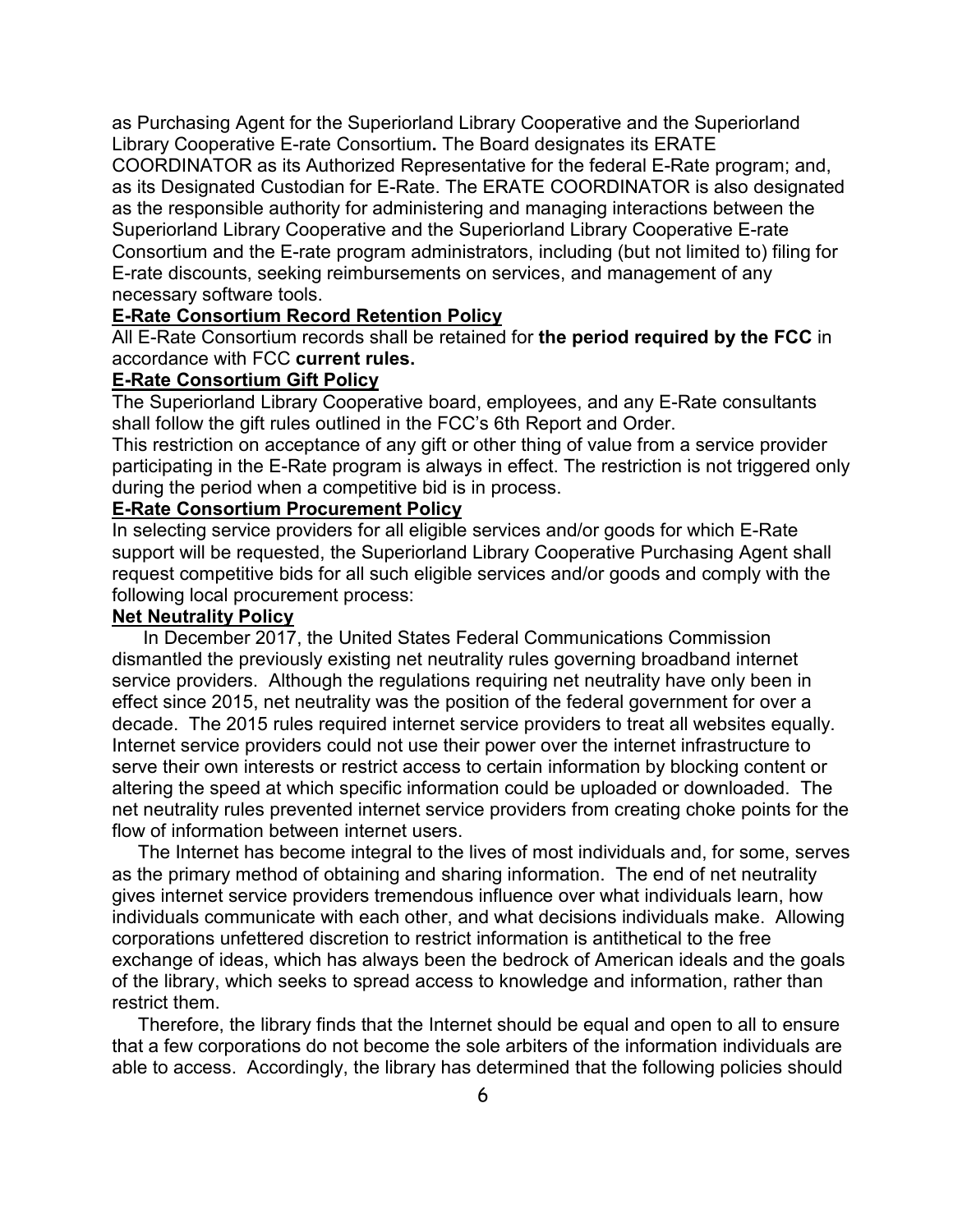be applied to all future broadband Internet access and connectivity contracts, as applicable.

Vendors providing broadband internet access service or other connectivity services to the library shall not:

- 1) Block lawful content, applications, services, or non-harmful devices, subject to reasonable network management;
- 2) Impair or degrade lawful internet traffic on the basis of internet content, application, or service, or use of a non-harmful device, subject to reasonable network management;
- 3) Engage in paid prioritization; or
- 4) Unreasonably interfere with or unreasonably disadvantage:
	- a. End users' ability to select, access, and use broadband internet access service or the lawful internet content, applications, services, or devices of their choice; or
	- b. Edge providers' ability to make lawful content, applications, services, or devices available to end users

# **E-RATE CONSORTIUM BIDS FOR GOODS OR SERVICES**

The Director will determine which purchase of materials, supplies, equipment and services will be by contract and which will be by purchase agreement. All contracts and agreements valued over \$5,000 will be submitted to the Board for approval, unless they were 'pre-approved' in the budget or purchased with grant funds. Approval will be a majority of the voting board. Approval may be obtained by telephone poll or email, with formal Board approval at the next regular or special Board meeting. The Director and a Board member will sign contracts valued over \$5,000.

# Value under \$2000

The Director or designee is authorized to make purchases for all individual items where the cost per item is under \$2000.

# Value \$2000 to under \$5,000

 The Director is authorized to make purchases after obtaining pricing from a minimum of two sources, when available.

# Value \$5,000 to under \$15,000

The Director will obtain pricing from a minimum of two sources, when available, and submit the pricing with a recommendation to the Superiorland Library Cooperative Board. Value \$15,000 or more

The Director will solicit competitive bids and submit the bids with a recommendation to the Superiorland Library Cooperative Board.

The Purchasing Agent shall wait at least four weeks after the posting date of the competitive bid before making commitments with selected service providers.

The Purchasing Agent shall consider all complete bids that meet required specifications and select the most cost-effective service offered, with price being the primary factor considered.

The Purchasing Agent shall keep control of the competitive bidding process by not surrendering control to a service provider who is participating in the bidding process. Children's Internet Protection Act (CIPA) Compliance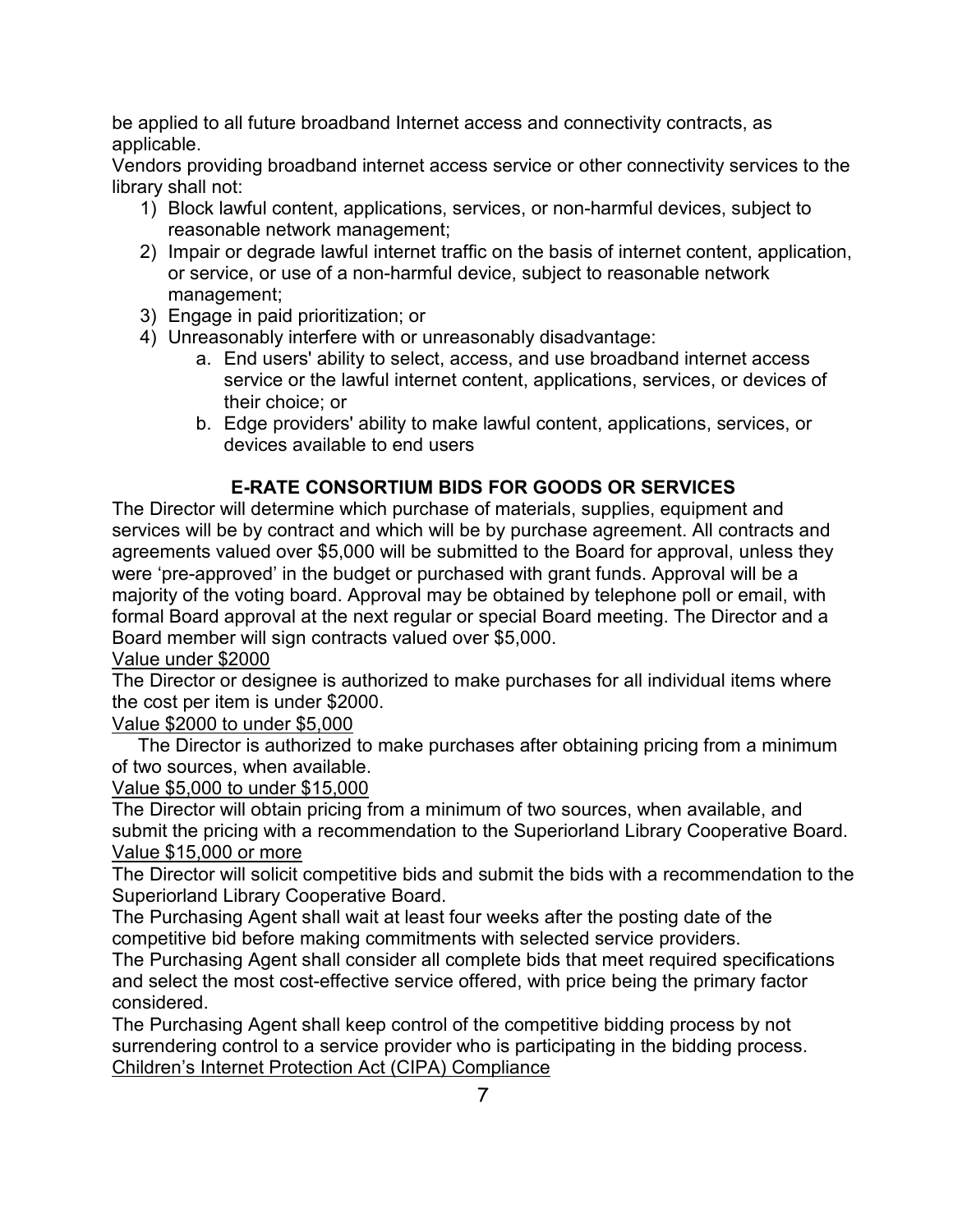The Board of Directors of the Superiorland Library Cooperative reaffirms its CIPA and Internet Safety Policy adopted at its public meeting on April 19, 2002.

The E-Rate Record Retention policy shall apply to invoices proving purchase of Internet filtering software.

Pat Cheski **MADE A MOTION THAT THE SLC BOARD OF DIRECTORS REAFFIRM AND ADOPT THE FY 2019/2020 E-RATE POLICIES AND THE CIPA COMPLIANCE POLICY AS PRESENTED**. The motion was seconded by Brad Winnicki.

Roll Call: Brad Winnicki: Yes, Dwight Sunday: Yes, Deb Friedman: Yes, Pat Cheski: Yes, Cris Roll: Yes, Caroline Jordan: Yes

Results: Yes: 6, No: 0, Absent: 2. Motion carried unanimously.

E-Rate Consultant Contract for FY 2019/2020: A contract between SLC and e-rate consultant firm EdTech Strategies was presented to the Board for consideration. The contract includes e-rate services for the period October 1, 2019 through September 30, 2020 at a cost of \$4,800.

Dwight Sunday **MADE A MOTION TO APPROVE THE FY 2019/2020 CONTRACT WITH EDTECH STRATEGIES, LLC AT A COST OF \$4,800 AS PRESENTED**.The motion was seconded by Cris Roll.

Roll Call: Brad Winnicki: Yes, Dwight Sunday: Yes, Deb Friedman: Yes, Pat Cheski: Yes, Cris Roll: Yes, Caroline Jordan: Yes

Results: Yes: 6, No: 0, Absent: 2. Motion carried unanimously.

Approval of Financial Institutions for FY 2019/2020:

Pat Cheski **MADE A MOTION TO APPROVE THE FOLLOWING FINANCIAL INSTITUTIONS FOR INVESTMENT OF FUNDS FOR FY 2019/2020: HUNTINGTON BANK, MBANK, FIRST BANK, PEOPLE'S STATE BANK, RANGE BANK, INCREDIBLE BANK, AND FLAGSTAR BANK**. The motion was seconded by Deb Friedman.

Roll Call: Brad Winnicki: Yes, Dwight Sunday: Yes, Deb Friedman: Yes, Pat Cheski: Yes, Cris Roll: Yes, Caroline Jordan: Yes

Results: Yes: 6, No: 0, Absent: 2. Motion carried unanimously

Board Membership and Election of Officers: Shawn reported that FY 2019/2020 voting Board members will be: Pat Cheski (Spies Public Library), Dwight Sunday (Forsyth Township Public Library), Patti Jahn (Ironwood Carnegie Public Library), Kim Nowack (St. Ignace Public Library), Brad Winnicki (Menominee County Library), Caroline Jordan (Peter White Public Library), Deb Friedman (Crawford County Library), and Janet Wagner (West Iron District Library).

Pat Cheski **MADE A MOTION TO APPROVE THE SUPERIORLAND LIBRARY COOPERATIVE VOTING BOARD MEMBERS AS PRESENTED.** The motion was seconded by Dwight Sunday.

Roll call: Brad Winnicki: Yes, Dwight Sunday: Yes, Caroline Jordan: Yes, Deb Friedman: Yes, Pat Cheski: Yes, Cris Roll: Yes.

Results: Yes: 6, No: 0, Absent: 2 Motion carries unanimously.

Election of FY 2019/2020 Board Officers: Pat Cheski nominated Caroline Jordan as Chair, Dwight Sunday as Vice-chair, and Deb Friedman as Secretary. Caroline Jordan called three times for additional nominations; there were no other nominations.